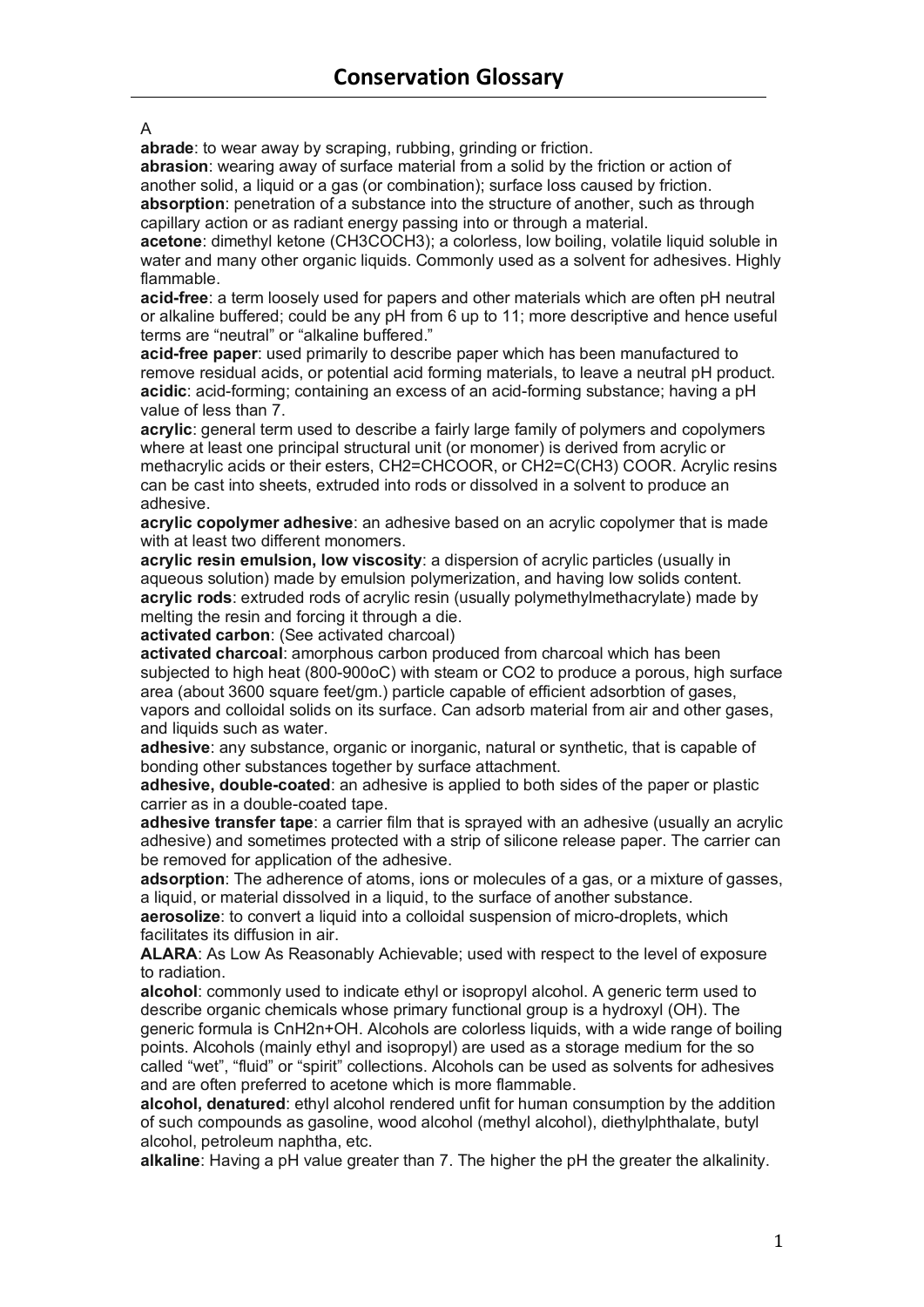**alkaline reserve**: the presence of a compound (e.g., calcium carbonate) in paper at a level sufficient to neutralize acid that might, in the future, be generated from aging of the paper or from atmospheric pollution (ANSI Z39.48-1984). 3% is generally recommended. **(alpha) cellulose**: the predominant and essential constituent of all vegetable tissues and fibers. Pure, long-chain alpha cellulose fibers are most easily obtained by washing cotton fibers with 17.5% caustic solution to remove other constituents.

**alpha radiation**: a stream of alpha particles (helium nuclei, mass 4, charge +2, as in radioactivity). A piece of paper or foil will stop the radiation.

**alum-free**: free of potassium aluminum sulfate or ammonium aluminum sulfate. **amorphous silica**: pure, chemically inert silicon dioxide typically used as a

dehumidifying or humidity buffering agent. May be white or may contain a color indicator which changes from bright blue to faded pink when saturated with water.

**ampoule (ampule)**: a small, sealed, glass container.

**anodize**: to put a protective oxide film on aluminum or other light metal by an electrolytic process.

**anodized aluminum**: aluminum coated with a layer of aluminum oxide by an anodic electrolytic process.

**ANSI**: American National Standards Institute, Inc. Approval of an American National Standard requires verification by ANSI that the requirements for due process, consensus, and other criteria for approval have been met by the standards developer.

**anti-tarnish agent**: chemical agent, such as activated charcoal, which, when stored with metal objects, attracts sulfur pollutants, preventing them from reacting with the metal and creating tarnish.

**anti-tarnish products**: products, made of materials such as paper or cloth that are impregnated with chemicals, such as activated charcoal. When stored with metal objects, they attract the sulfur pollutants, preventing them from reacting with the metal.

**APA**: American Plywood Association.

**archival**: term loosely used to imply that products, particularly paper products, are suitable for preservation purposes.

**Art-Sorb®**: silica material with greater moisture buffering capacity than regular silica gel. Available in bead form sold by the pound or prepackaged in cassettes, and in 20x20in sheets. Sheets are made of a mixture of polypropylene and polyethylene containing 400g of Art-Sorb® particles per square meter.

**ASTM**: American Society for Testing and Materials.

**audio hold-down tape**: paper-based or plastic tape used to hold down the end of reelto-reel audio tape.

B

**bail-top jar**: glass jar which incorporates a sealing device of heavy gauge wire and cam mechanism to lock down an all-glass lid against a rubber or neoprene (synthetic rubber) gasket.

**baked enamel**: a hard resin coating formed by cross-linking of the resin with heat. Very often, little or no solvents are involved. This type of coating is used on metal storage cases.

**Bakelite**: original name for phenol plastics made by Union Carbide, but now covers a range of different plastics; this plastic resin is commonly fabricated into hard plastic jar lids.

**batting**: non-woven natural or synthetic fiber wadded into a fibrous mass used for padding or stuffing.

**bellows**: a device that expands and contracts, or has a rising and falling top, to suck in air through a valve and blow it out through a tube.

**beta radiation**: a stream of beta particles (electrons, mass 0, charge -1, as in radiation). Requires at least 1cm thick aluminum to stop the radiation.

**binder clips**: spring steel clips used to hold multiple pieces of paper together. They come in a variety of sizes and strengths.

**binder's board**: gray paper board available in a variety of thicknesses. In appearance, it is similar to the board stock of note pads. Used for the covers of books.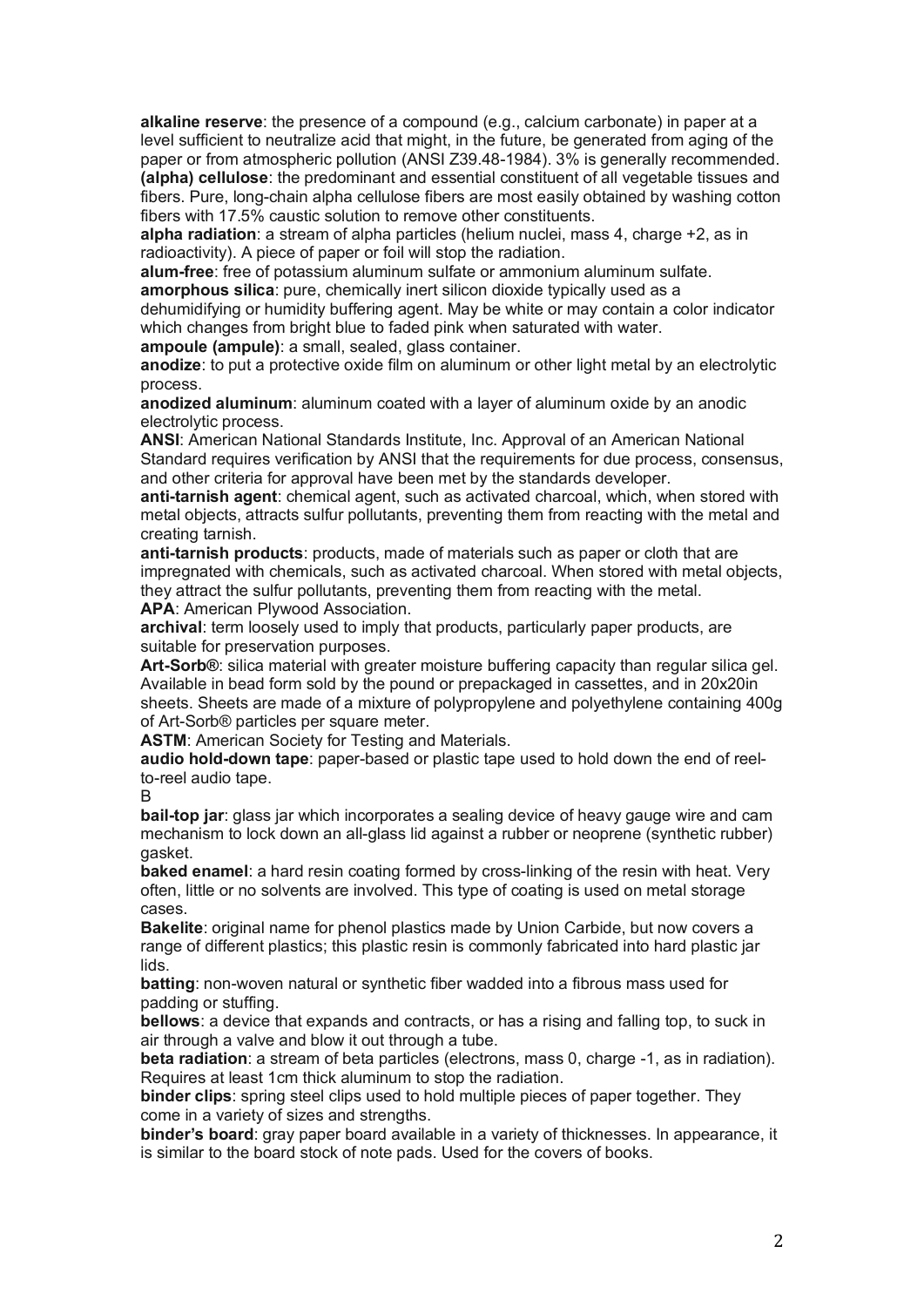**blocking**: a term used to indicate that the emulsion layer ofpoly one print or negative will stick (attach or block) to another after prolonged contact.

**blotting paper**: an unsized, soft, spongy paper used to absorb liquids.

**bolt axle**: a simple axle for a wheel made from a nut and bolt.

**bonded polyester batting**: batting that has been bonded by any of many possible methods including sprayed resins, thermoplastic powder, or the addition of low melting fibers. High loft batting is often spray bonded.

**bone folder**: a small, hand-held tool made of bone or plastic, used to fold or crease paper or films.

**borosilicate glass**: glass which contains boron oxide. Versatile. Noted for its excellent chemical durability, and for its resistance to corrosion, heat and thermal shock.

**buckram**: starch filled, or pyroxylin-coated or impregnated linen or cotton cloth used to cover books.

**290 buffer**: alkaline substance with a pH over 7, added to a material to neutralize acids or as an alkaline reserve to counteract acids that may form in the future.

**buffered**: having a buffer added to regulate the pH around a desired value.

**burlap**: a coarse cloth woven from jute fiber.

**burnish**: to rub and polish or make shiny or flat.

**butt-glued**: a joint in which the parts are glued together end-to-end or edge-to-edge. Also referred to as glued butt joint.

**butyl (butyl rubber)**: a class of polymers based on butadiene (H2C=CHCH=CH2). Typically used in a blend with other synthetic elastomers in order to provide greater resistance to wear and low-temperatures.

**butyl closure**: containers for freezing that have a layer of butyl alcohol that seals the contents and prevents contact with air.

C

**calender**: horizontal cast iron rolls with hardened, chilled surfaces resting one on another in a vertical bank at the dry end of the papermaking machine. The paper web is passed between all or part of the calender rolls to increase the smoothness and gloss of its surface.

**calendered**: a paper or cloth that has been given a smooth surface by passing it through a calender one or more times. Paper which receives a minimum of calendering is said to have an antique finish. With more calendering it acquires a machine finish, then an English finish, and finally a supercalendered (highly glazed) finish.

**caliper**: the thickness of a material measured under specified conditions. Caliper is usually measured in thousandths of an inch (mills or points), or, under the metric system, in millimeters. It also refers to the instrument used to measure the thickness of a material. **caliper rule**: a graduated rule with one sliding jaw and one that is stationary.

**cam-lock jar**: jar which incorporates a sealing device of heavy gauge wire and cam mechanism to lock lid against a gasket.

**cane storage system**: storage based on rods containing several holders for ampoules which are immersed into or retrieved from liquid nitrogen.

**cellular silicone sponge (polydimethylsiloxane)**: a spongy material formed by incorporating a gas-evolving chemical in silicone rubber such that the gas forms cells as the rubber cures.

**cellulose**: Polysaccharide (glucose) polymer that is the main structural chemical in plant cell walls.

**cellulose sponge**: an elastic porous mass of interlacing plant material that will absorb water.

**charcoal, activated**: (See activated charcoal)

**charcoal cloth**: cotton flannel that has been impregnated with activated charcoal. As an anti-tarnish product, it is capable of adsorbtion of gases, vapors and colloidal solids on its surface. Can adsorb material from air and other gases; and from liquids such as water. **chloroform**: trichloromethane; CHCl3, a clear, volatile, dense, non-flammable liquid. Used as a solvent for polymethylmethacrylate sheets. Also dissolves fats, waxes, oils, etc. The vapor is harmful and should be used with caution. Methylene chloride often can be used as a substitute solvent.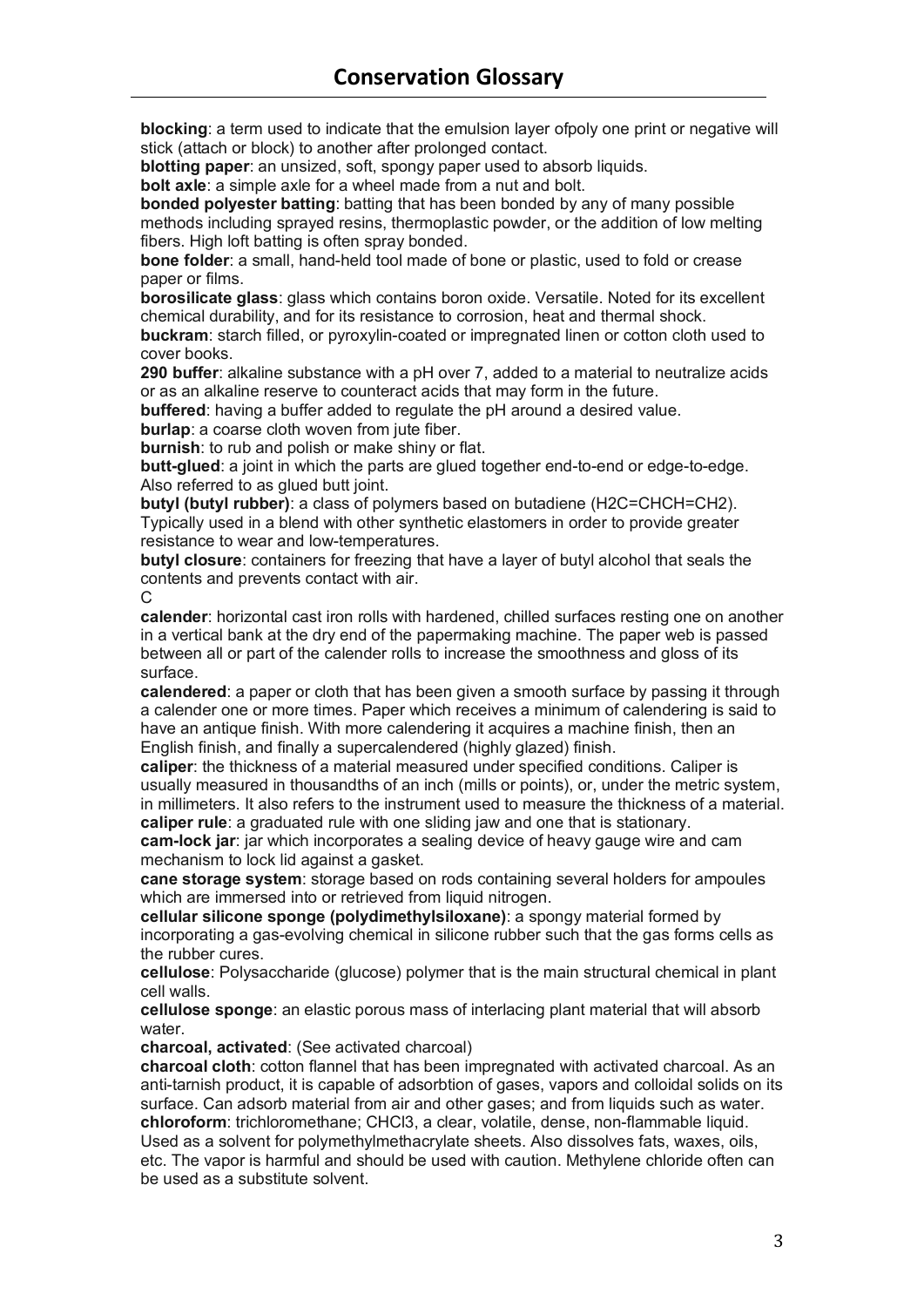**clam-shell box**: a protective enclosure consisting of a case and two trays, that fit into one another.

**clear-view box**: paper-based box with a clear polyester film window

**compactor storage**: high-density storage system in which storage units are mounted on rollers or tracks and moved together to minimize space.

**coated prints**: Polaroid® photographic prints that have been coated with a polymer immediately after exposure and developing to aid in stabilizing and preserving the image **coaterless prints**: a recently developed Polaroid® process in which the print does not require an additional coating after exposure and development.

**conservation quality**: term loosely used to imply that a product is suitable for preservation purposes.

**continuous monofilament random glass fiber mat**: single strand glass fibers felted or intertwined in random orientation, used to make sheets and boards by impregnation and pressure.

**Copenhagen jar (Danish jar)**: wide-mouth glass vessels with snap-on polyethylene lids. **corner rounder**: a cutting tool with a curved edge used to cut and round off sharp corners.

**corrugated**: folded or shaped into parallel ridges and furrows so as to form a wavy surface.

**corrugated board**: two or more layers of paper sheets with a layer of corrugated paper glued between them. Available in single and double wall. Polyethylene/ polypropylene fluted board is sometimes referred to as plastic corrugated board.

**crepeline**: light weight, open plain weave silk fabric.

**crosslink**: The union of high-polymer molecules through a reaction initiated by chemicals, heat, or through irradiation. Crosslinking has the effect of bonding polymers into a network, which improves strength and heat resistance, and resistance to solvents. From a conservation standpoint, plastics crosslinked with radiation are generally

preferred over those that have been chemically treated. Chemical reactions through natural aging also can cause crosslinking, sometimes leading to embrittlement.

**crosslinked polyethylene**: a hard insoluble resin composed of ethylene monomer (H2C-CH2), polymerized and crosslinked by the addition of a reactive initiator.

**crosslinked polyethylene foam**: a foam made either by introducing a gas or including a gas-evolving chemical to polyethylene as it crosslinks.

**crosswelder machine**: machine capable of heat sealing across polyester sheeting. Used to create pockets, divisions, etc.

**cryoprotective chemical agent**: a substance that is added to cell cultures to help protect them against the lethal effect of freezing (e.g., DMSO and glycerol).  $\mathsf{D}$ 

**Danish jar**: (See Copenhagen jar)

**DASH:** one of several electronic audio tape formats similar to the laser-read compact disc (CD) format, but for tape.

**denatured alcohol**: (See alcohol, denatured)

**dental floss**: waxed thread used to clean between the teeth; has been used as sewing thread.

**dental stone**: a filled, plaster-like compound that sets in the presence of water. **desiccant**: soluble or insoluble chemical agent that has such an affinity for water it will withdraw it from other materials. Soluble chemicals are calcium chloride and glycerol, insoluble ones are bauxite and silica gel.

**dimethylsulfoxide (DMSO)**: (CH3)2SO, a viscous liquid used as a solvent in laboratories, and as a cryoprotective agent. Water soluble and cell-wall active. **DMSO**: dimethylsulfoxide double-wall board: a double thick (about 1/4in) corrugated paper board. Corrugation layers can be parallel or cross-directional. E

**electro-photographic**: generic term for the photocopying process (e.g., xerography). **electron irradiation**: to treat by exposing to electron radiation. (e.g., to crosslink). **electron radiation crosslinked**: a material, such as a synthetic polymer, in which crosslinking is initiated by electron irradiation.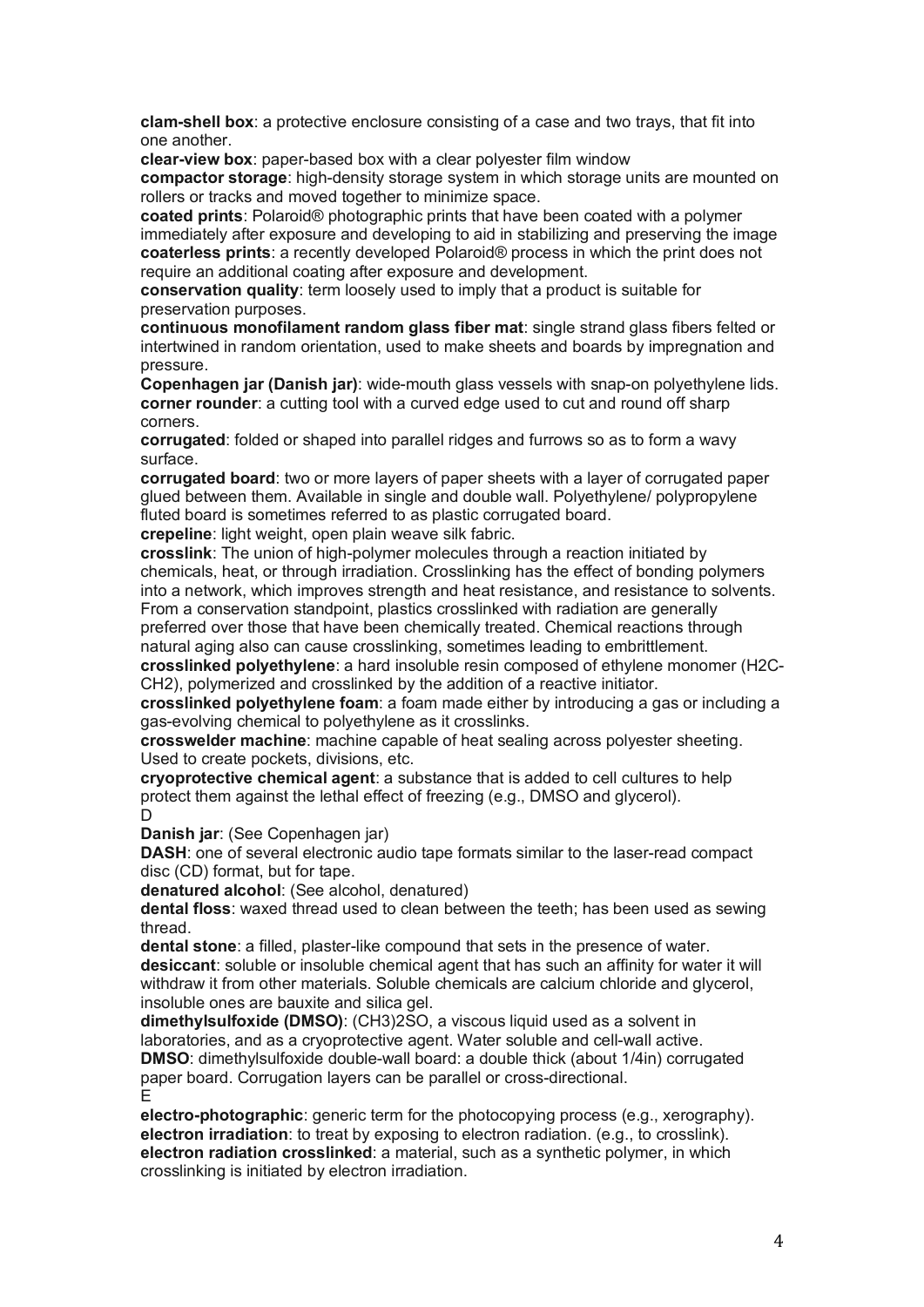**electron micrograph**: a photograph of an image generated by an electron microscope, typically using Polaroid® film.

**enamel paint**: a finely ground, resin-containing oil paint that dries relatively harder, smoother, and glossier than ordinary paint.

**enameled aluminum**: aluminum coated with enamel paint.

**encapsulation**: to support fragile paper between two sheets of polyester film, held together by double-coated tape, machine sewing or heat seal. The preservation method does not alter the document in any way and is easily reversible.

**EPA**: Environmental Protection Agency (U.S. government agency)

**epoxy coated**: coated with epoxy resin; often heat-cured.

**epoxy resin**: a resin based on monomers containing epoxy groups; easily cross-linked, often cross-links as it polymerizes. The monomer is:

 $\Omega$  $/ \lambda$ 

 $(-C - C<sub>-</sub>)$ 

**ethanol**: (See ethyl alcohol)

**ethyl alcohol**: grain alcohol, spirits of wine. The second most simple of the primary alcohols. Formula: C2H5OH.

**ethyl methylacrylate/methyl acrylate copolymer**: (Brand name: (Acryloid® B-72, Paraloid® B-72) a composition frequently found in acrylic varnishes, and adhesives; the common formula of 70% EMA to 30% MA has a softening point of ≈40oC and is soluble in acetone and toluene, along with others.

**ethylhydroxyethylcellulose**: a modified cellulose often used as a thickener or as an adhesive in some conservation applications.

**excelsior**: fine curled wood shavings, used especially for packing fragile items extruded **channel:** a "U" shaped piece of metal or plastic which has been formed by forcing hot (or cold) material through a die to produce a continuously formed piece.

**extrusion frames**: a frame made of extruded channel.

F

**felt**: a compressed, densely matted unwoven fabric of wool, sometimes with rayon or hair; also made of polyester or other plastic fibers.

**ferrotyping**: a term used to indicate an increase in surface gloss of the image surface (over time) at the point of contact between two photographic prints.

**fiberglass**: a plastic resin (typically a polyester) reinforced with fine (about 0.005 to 0.2mm dia.) glass fibers.

**fiber spunbonded olefin**: a spun bonded non-woven sheet of olefin polymer, such as polyethylene. (Brand name: Tyvek®) (See spunbonded)

**filler**: an inert material added to paper, resin, etc. to modify their properties and improve quality.

**fixed**: securely placed or fastened, permanently and definitely located; to have hardened and preserved tissues by immersion in solution (i.e., formalin) that quickly coagulates living tissue.

**flame-seal**: to seal a container (i.e., case, vial, ampoule, etc.) air-tight, by melting the glass opening with an open flame.

**flannel**: a loosely woven, generally cotton fabric with the weave concealed by a napped surface.

**flint glass**: soda-lime glass. Has fair to moderate resistance to corrosion, and low resistance to heat and thermal shock. Commonly used as window and bottle glass. **fluted vinyl cord**: extruded vinyl cord of various diameters having channels (flutes) along its length. Used as spline material for window or door screens.

**foam core**: layer of plastic foam laminated on the outside by paper based material. **foil-backed adhesive**: very thin sheet metal with a coating of adhesive on one side; used in labels and stickers, and certain types of laminates.

**formaldehyde**: the simplest of the aldehydes (HCHO). Has a boiling point of -21oC, and in water solution boils about 98oC. Used in the synthesis of many organic materials, and as a fixative and tanning agent. Poisonous!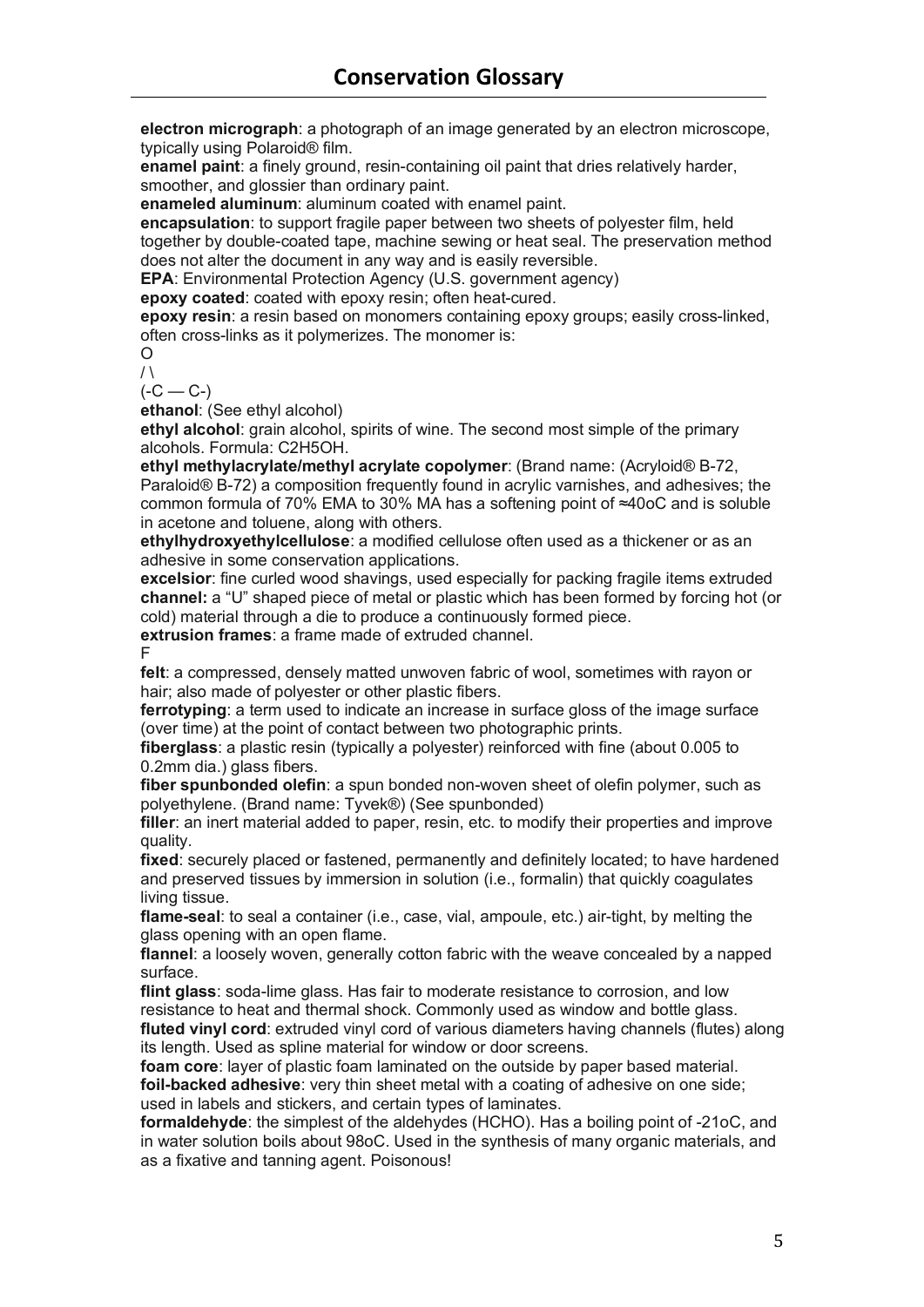**formalin**: an approximately 30-40% formaldehyde/water solution. Poisonous! (See formaldehyde)

**friable**: able to be easily rubbed, crumbled or pulverized into a powder.

**friction fit**: parts which are held together by friction so that they are not easily separated. **fume-free**: free of smoke, vapors, or gas.

G

**galvanize**: to apply an electric current; to plate (metal) with zinc, originally by galvanic action.

**gamma radiation**: high-energy photons emitted spontaneously by a radioactive substance; a stream of gamma rays. 2in or more of lead are used to stop them. **gasket**: a packing of deformable material in the form of a sheet or ring used to make a pressure-tight joint.

**gauge**: a tool to measure any physical dimension, such as the thickness, or gauge (ga), of wire.

**gauss** : a measure of the density of flux of a magnetic field.

**gelatin**: partially degraded collagen, the major connective tissue protein of animals. Gelatin is made by extracting hide scraps, hooves, tendons, or bone with dilute acid or steam.

**genitalia vials**: glass tubes or jars usually containing the organs of the reproductive system of insects.

**gesso:** a material made from a mixture of chalk or whiting and gelatin or casein glue. **glass crocks**: all-glass, wide-mouth containers that are sealed with a metal clamp, with a turn-screw providing sealing pressure against the lid through a gasket of rubber or similar material.

**glass fibers**: fine flexible fibers made from glass; used for heat and sound insulation, fireproof textiles, acid-resistant fabrics, retainer mats for storage batteries, panelboard, filters, and electrical insulating tape, cloth, and rope. Glasses low in alkali have high electrical resistance, while those of higher alkali are more acid-resistant. They have very high tensile strengths.

**glass fiber mat**: fine glass fibers felted or intertwined in random orientation; used to make sheets and boards by impregnation and pressure.

**glassine**: lightweight, translucent paper. For stability, transparency should be obtained from mechanical processing rather than chemical treatments or additives. pH should be close to neutral.

**glue gun**: a hand-held device for applying hot-melt adhesive. A rod of solid thermoplastic adhesive is pushed through the hollow heated metal tip.

**glycerin**: (See glycerol)

**glycerol**: trihydroxypropane C3H5(OH)3. Syrupy liquid with a boiling point of 290oC. Soluble in water. Hygroscopic, cryoprotective.

**grit**: relating to the size of a hard sharp granule (as of sand) that is adhered to sandpaper; also used to describe powdered abrasives.

**ground glass jar**: a glass vessel with finely ground surfaces on its inside neck, mated with a carefully matched glass stopper with sealing surfaces ground to fine roughness. **gypsum**: hydrated calcium sulfate CaSO4•2H2O; used make plaster, as a paint pigment, for coating paper and to make gypsum cement.

**gypsum cement**: portland cement (finely ground high calcium limestone) mixed with raw gypsum to retard the set.

H

**hacksaw**: a tool having a hardened fine-toothed blade held in a bow-shaped frame used to cut metal, wood or other hard materials.

**Halon**: Halogenated hydrocarbon fire extinguishing agents, either

bromochlorodifluoromethane (Halon 1211) or bromotrifluoromethane (Halon 1301). **HDPE**: High-density polyethylene.

**headlamp**: a hat or headband with a battery-operated light attached on the front which allows a person to work in the dark with their hands free.

**heat gun**: a hand-held device usually consisting of an insulated handle, an electrical resistance wire heater and a fan. It produces a stream of intensely hot air.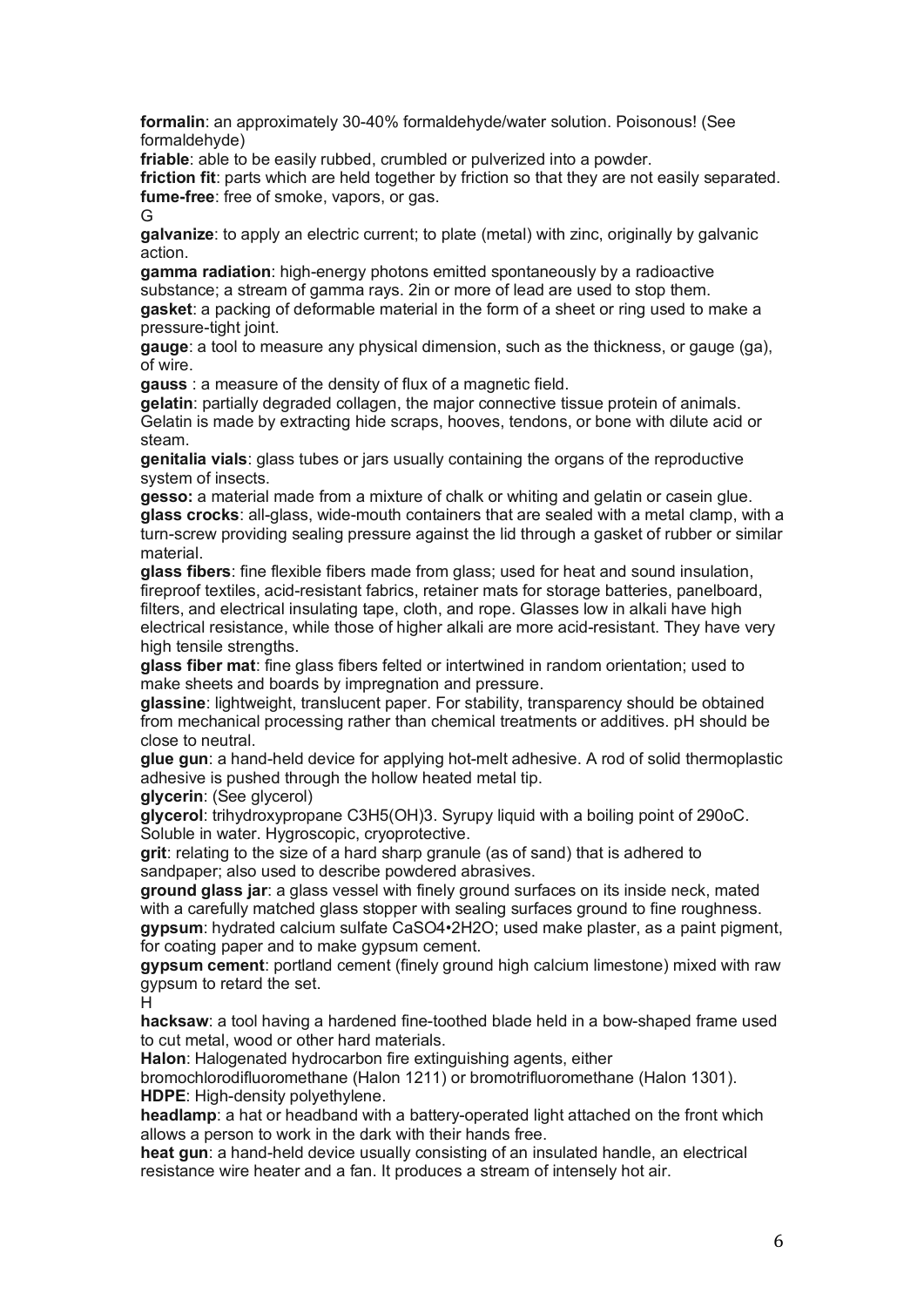**heat-set adhesive**: neutral pH thermoplastic adhesive, typically supplied in sheet form. Activated with a heated press or iron. Bonds on cooling. Typically used to mount photographs, lithographs, etc.

**heat-set t**issue: tissue paper coated with a thermoplastic (often acrylic-based) adhesive. **herbarium**: a collection of dried plant specimens, usually mounted and systematically arranged for reference; a place that houses such a collection.

**hermetically sealed**: sealed air-tight, usually by flame sealing the open glass neck of the container (i.e., case, vial, ampoule, etc.).

**high-density polyethylene**: polyethylene that has been produced to be linear and highly crystalline (90%).

**hook and loop material**: a flexible, (typically nylon) reusable fastening system involving the pressing together of two parts: one, a textile with many tiny flexible hooks covering its surface, and two, a matching textile, the surface of which is covered with tiny loops. Entanglement of hooks and loops joins the pieces. They can be pulled apart and refastened.

**hot-melt adhesive**: a thermoplastic adhesive that is applied in the molten state and forms a bond on cooling to a solid state.

**hot-melt glue gun**: (See glue gun)

**hot wire cutter**: electrical resistance wire held in a bow frame. Cutting action is by melting. Commonly used to cut plastic foam.

**humidity indicator card**: a paper-based card impregnated with an adsorbing desiccant which changes color when the ratio of the actual vapor pressure of air reaches its saturation vapor pressure at a certain temperature.

**hydrolysis**: a chemical reaction in which a compound reacts with the ions of water (H+ and OH-) to produce a weak acid, a weak base, or both.

**hydroperoxides**: functional groups of the form (-R-O-O-R-), which can be a weak link in a molecule, breaking to form radicals and can form colored compounds.

**hydrophilic**: readily absorbs water.

**hygroscopic**: ability to attract or absorb moisture from the air.

India Ink: a permanent black ink made of lampblack and blue binder; some varieties are waterproof. I

**inflorescences**: buds or blossoms on plants.

**insect traps**: various types of devices using a combination of chemicals that both attract and kill insects.

**integral-type prints**: Polaroid®photographs in which the developer, fixer, and image are combined in a single polyester package (i.e., SX-70 film).

**interleaving**: placing a blank piece of tissue or other paper between the bound leaves of a book.

**interleaving paper**: pH neutral or buffered paper placed between the bound leaves of a book or between documents; often used to absorb acids and slow the deterioration of the object.

**ips**: inches per second; the speed at which tape moves through a recording or playback device.

**isopropanol**: (See isopropyl alcohol)

**isopropyl alcohol**: secondary propyl alcohol, rubbing alcohol, (CH3)2CHOH. Colorless, clear flammable liquid soluble in water, ether, alcohol, acetone. J

**jersey**: a soft, elastic knitted cloth of natural or synthetic fibers.

**jig**: a device, often with metal surfaces, used as a guide for a tool or as a template. **joint compound bucket**: strong 5 gallon plastic buckets with resealable lids, commonly

sold filled with house paint or joint compound, or can be purchased empty.

**jute**: either of two Asiatic plants of the genus Corchorus, useful for their fiber. K

**knit fabric**: a fabric produced by a process which interlocks loops of yarn. **kraft paper**: a strong paper or cardboard made from sulfate-process wood pulp; unbleached varieties used for wrapping paper and shipping cartons.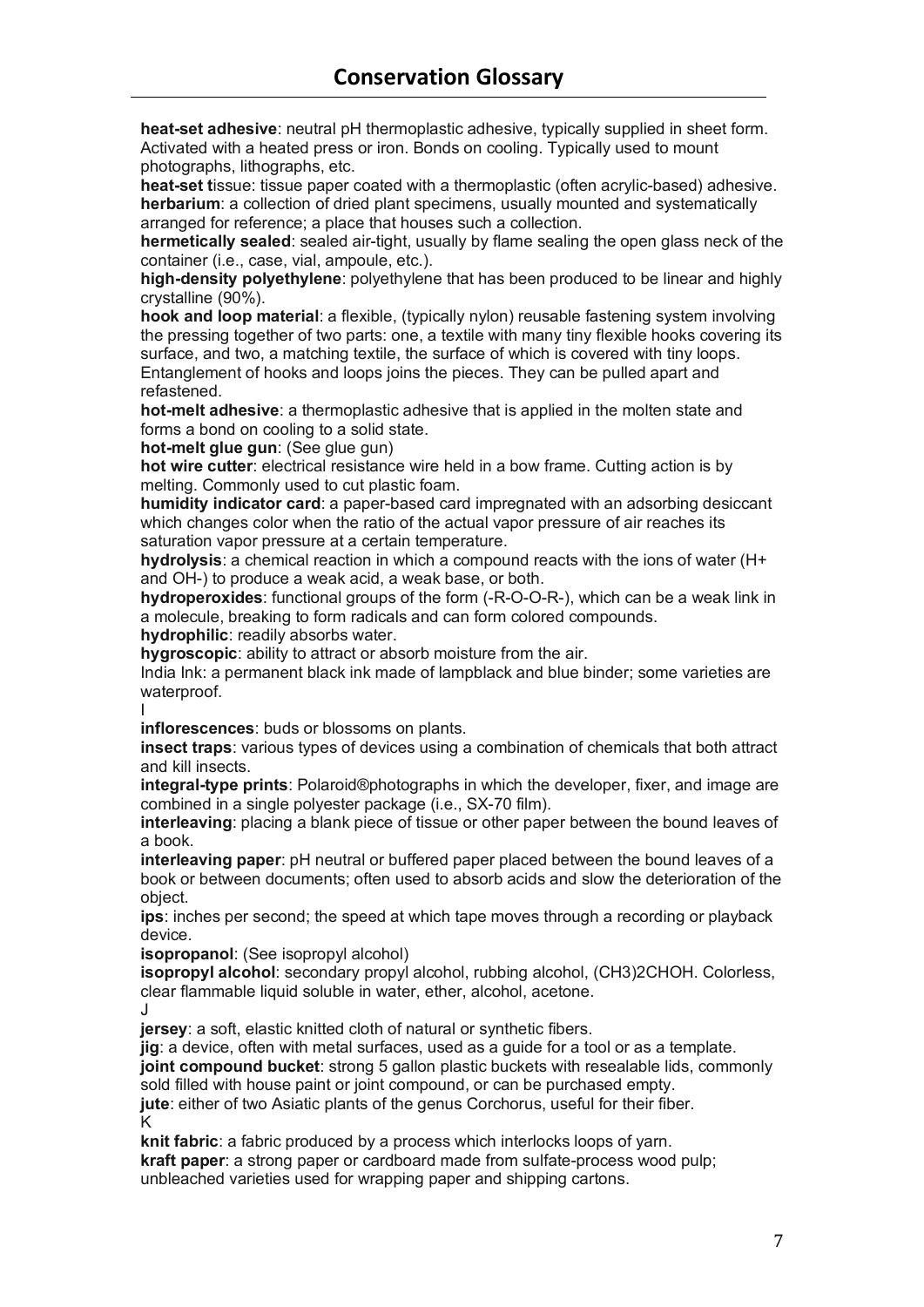L

**laminated**: made up of several different bonded layers.

**late logarithmic growth**: the latter part of the growth curve when cells and/or microorganisms are still growing at an exponential rate.

**lathe**: a machine for shaping an article of wood, metal, etc. by holding and turning it rapidly against the edge of a cutting tool.

**lignin**: Amorphous organic mixture of phenol-like chemicals deposited between the cellulose fibrils in the cell wall. Produces acidic substances in paper.

**lignin-free**: does not contain any lignin, whether chemically modified or not; it does not mean that the fibers do not contain ground wood; any lignin  $(> 0.1$  to 0.3%) is

unacceptable; the fact that a wood fibre paper is labeled as chemically processed, is no guarantee that the product does not contain lignin; many papers contain a mixture of pulps of widely varying qualities.

**liquid nitrogen freezer**: an insulated device used to 'snap freeze' biological material by controlled immersion into liquid nitrogen (boiling point -195.8oC). Also used for long-term storage.

**lyophils**: materials generated by the process of lyophilization.

**lyophilization**: freeze-drying

M

**magnetometer**: instrument used for measuring magnetic intensity.

**mechanical freezer**: a freezer that utilizes gas (freon, ammonia NH3), compression, decompression, and convection to bring temperatures to sub-H2O-freezing temperatures.

**metal oxides**: finely ground oxides (commonly chrome and iron oxides) bonded to polyester audio tape; able to be magnetized; the actual recording medium of audio tape, computer diskettes, etc.

**methyl methacrylate**: a monomer (H2C=C(CH3)COOH) used to make acrylic plastics, such as sheets and rods.

**microcup**: small glass cup used to house dissected insect parts.

**microfoam**: (See polypropylene foam)

**microorganisms**: a microscopic organism, such as bacteria, protozoa, viruses, etc. **microslide**: a glass microscope slide, usually 1in x 3in.

**mill finish**: a surface characteristic of rolled metal products; slightly napped finished characteristic of worsted fabrics.

**mineral spirits**: a petroleum distillate that is used especially as a paint or varnish thinner. **monofilament**: a single untwisted synthetic filament (as of nylon).

**monomer**: a simple molecule capable of combining with molecules to form a polymer; a repeating structure within a polymer.

**mounted**: attached to a support and arranged or assembled for use, examination, or display

**MSDS**: Material Safety Data Sheets. Provided by manufacturers. They include data on the volatility, flammability, toxicity, and other safety related information concerning a specific chemical or material.

**muslin**: any of a variety of fine cotton cloths of plain weave. N

**needle punched batting**: Batting that is formed by fiber entanglement using barbed needles. Needle punching tends to compress the batting. Medium to low loft batting is often needle punched.

**Neoprene**: (See polychloroprene)

**nitrile rubber**: a synthetic rubber which is a copolymer of acrylonitrile (CH2=CHCN) and butadiene (CH2=CH-CH=CH2), which can be represented as (CH2-CH=CH-CH2-CH2- CHCN); highly oil resistant.

**non-woven fabric**: a material held together by means other than weaving, such as felted, spun bonded, heat-bonded or needle-punched fabric.

**non-woven polyester/polytetrafluoroethylene laminate**: a thin layer of non-woven polyester fibers bonded to polytetrafluoroethylene to form a vapor-permeable, but not liquid water permeable, laminate.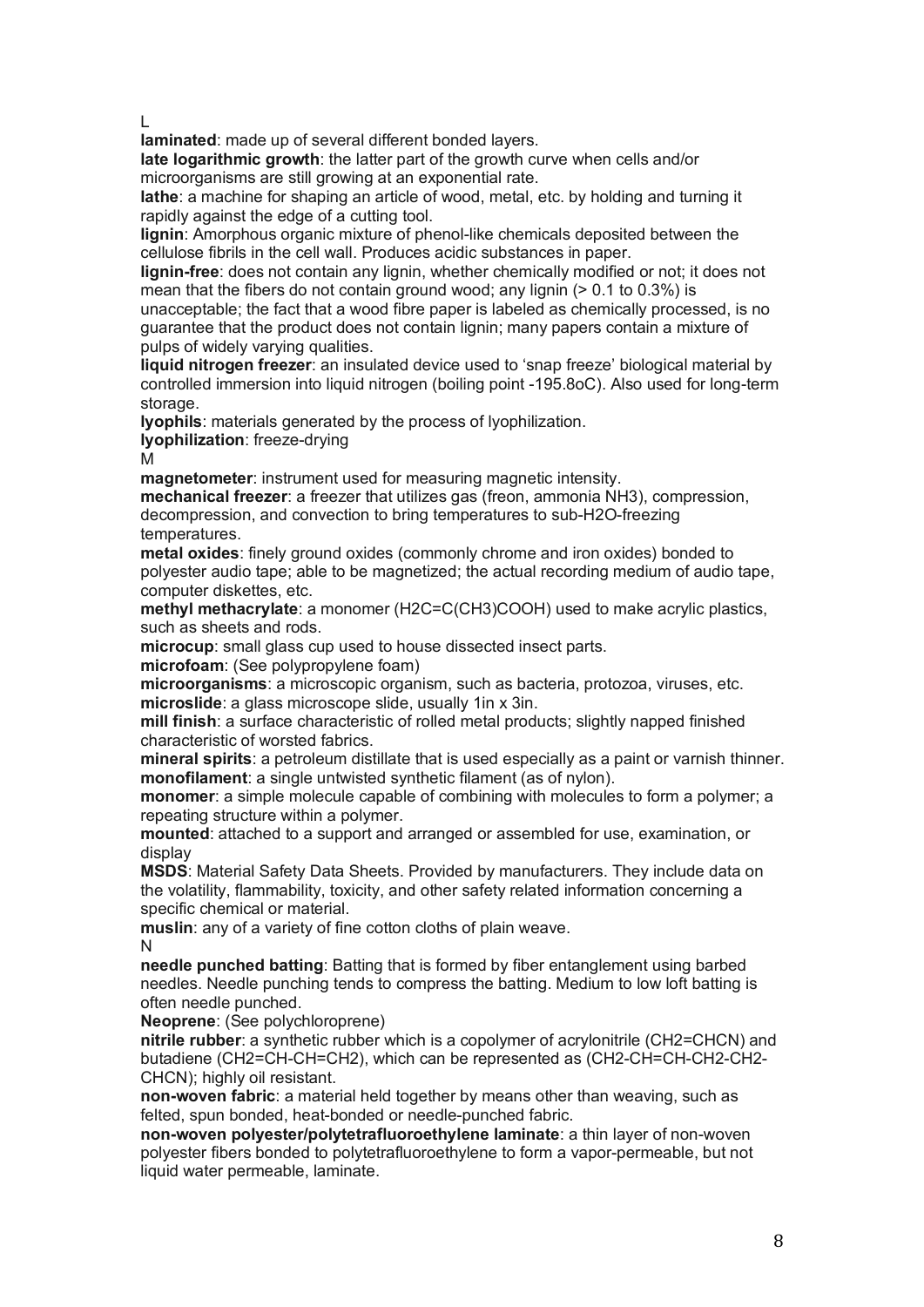**Nylon**: (brand name) a polyamide

 $\Omega$ 

**off-gasing**: the process of releasing (usually slowly) volatile materials (including organic acids) from woods, some paints, some polymers, etc. Many of these volatile materials contribute to the deterioration of objects.

**olefin**: any of the family of unsaturated (having a carbon-carbon double bond) hydrocarbons. (e.g., ethylene and propylene)

**opacifier**: a substance that absorbs or reflects light; used to prevent light passing through a substance.

**oxidation**: originally used to describe a reaction in which oxygen combined with another substance; the term is now used to describe any reaction in which electrons are

transferred. Generally, oxidation will result in the deterioration of museum specimens. **oxygen analyzer**: an instrument (can be portable) designed to monitor oxygen levels in air or liquid. For air, it uses a galvanic electrochemical-type sensor.

**oxygen scavenger**: a material (typically a metal hydride) designed to remove oxygen from an atmosphere by reacting with it to form water.

**ozone**: allotropic form (O3) of oxygen, usually formed by electrical discharges in the air. Powerful oxidizer, harmful to museum objects. P

**pallet**: a low, portable platform, usually of wood or metal, on which a heavy or bulky object is placed for storage, transport, or shipment.

**particulate**: of or relating to minute separate particles.

**PD**: one of several electronic audio tape formats similar to the laser-read compact disc (CD) format, but for tape.

**peroxides**: chemicals having the general formulation (R-O-O-R). Peroxides are oxidizing agents and are harmful to museum objects.

**pH**: the hydrogen ion activity of a system in moles/liter. pH 1 – 6.9 is acid (10-1 to 10-6.9 moles/L), pH 7 is neutral and pH 7.1 to 14 is alkaline.

**pH neutral**: the hydrogen ion activity of a system is 7, neither acidic nor alkaline (See pH). In conservation, pH neutral materials are considered to be less reactive and more stable.

**photo-sensitizer**: chemicals (added at the time of manufacture) that enhance the efficiency of the effect of light on photographic film and paper.

**photo activity test**: ANSI Test No. IT9.2-1988. It was developed for silver imaging. The test uses fading and staining detectors to evaluate materials used in photographic storage.

**photoelectric**: pertaining to the electrical effects of light; such as the generation of voltage or a change in resistance when exposed to light.

**photolysis**: chemical decomposition due to the action of light.

**plain weave**: a weave in which the threads interlace alternately.

**plank**: a heavy, thick board. Can be made of wood, polyethylene, polypropylene, or other plastic material. Used as a base for supporting objects.

**plasticizer**: low molecular weight chemicals added to give flexibility to a material, such as tri-phenyl phosphate added to cellulose acetate in a photographic film base. Some plastics contain plasticizers that can negatively react with objects.

**plaster of paris**: the hemihydrate 2CaSO4•H20, the basis of most gypsum plasters. It is called calcined gypsum, or plaster of paris when used for making ornaments or casts. **plastic**: any material which can be deformed and reformed; often used to mean a thermoplastic material.

**plexiglass**: transparent methyl methacrylate, usually formed into sheets or rods. **ply**: one of several layers laminated together.

**point**: One thousandth of an inch. The point is used in expressing the thickness of paper or board, as well as other materials, but not leather. Point is commonly used to describe the thickness of paper-board as in 10pt = .01in, 20pt = .02in, 40pt = .04in, 60pt = .06in **poly-aluminum laminate**: (See polyester and aluminum laminate)

**polyamide**: a polymer containing amide linkages -(C-O-NH); proteins are natural polyamides; synthetic polyamides have a variety of compositions.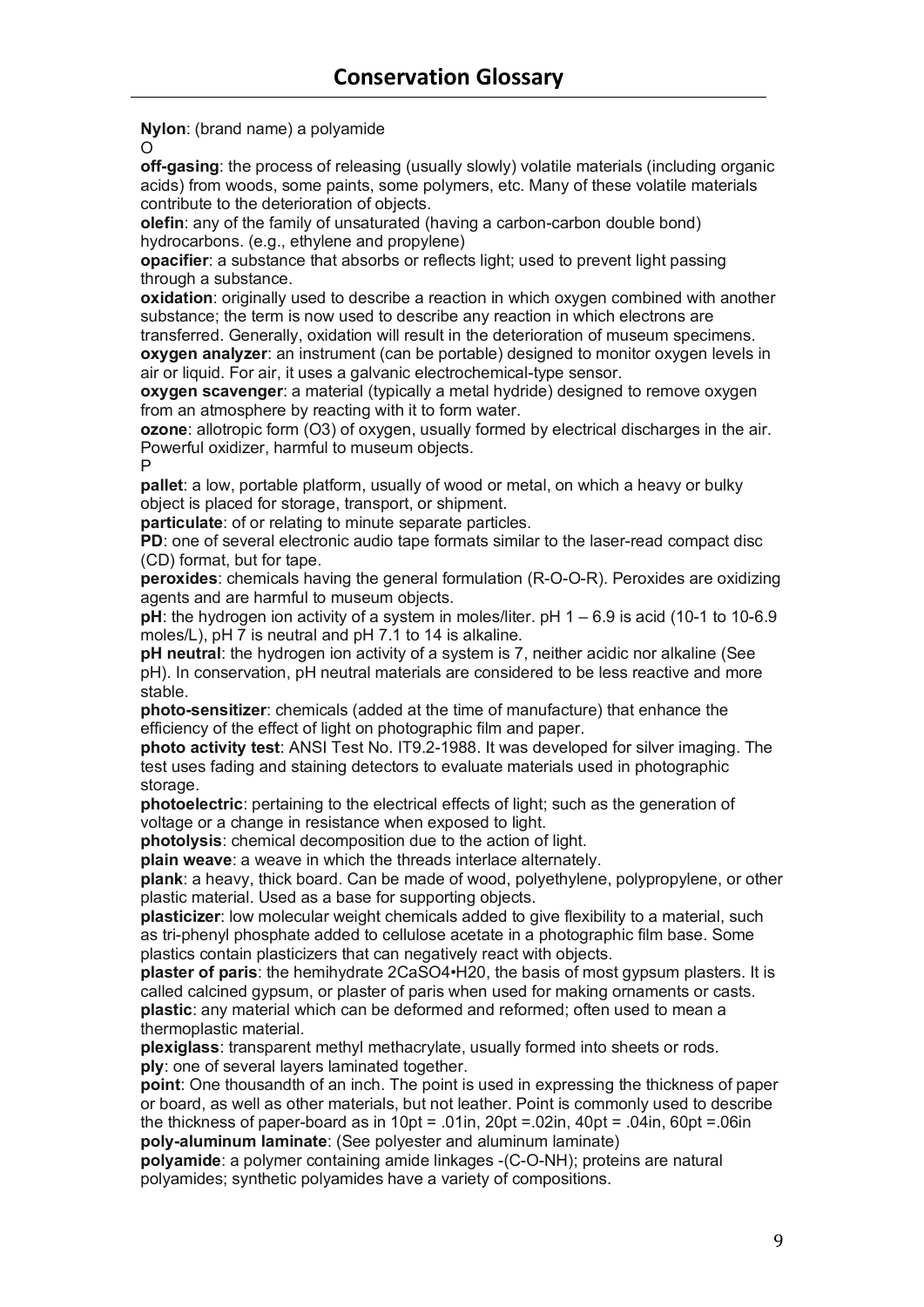**polychloroprene**: an elastomer made produced through the use of butadiene; also known as Neoprene.

**polydimethylsiloxane**: a polymer having the repeat unit -(O-Si(CH3)2)-, can range from a low molecular weight oil to a firm resin; easily crosslinked to form a rubbery compound. **polyester**: polymeric reaction product of alcohols and carboxylic acids having the repeating linkage (-RCOO-). The polyester may be of the saturated or unsaturated type depending on the dicarboxylic acid used. The unsaturated polyesters are used in conjunction with a liquid unsaturated monomer (e.g., styrene) as the basis of two-part adhesives and casting materials that require a catalyst system. The saturated polyesters are widely used as hot-melt adhesives. Polyesters are formed into fibers, fabrics, films tapes vials, etc.

**polyester and aluminum laminate**: a thin layer of aluminum bonded to polyester to form a laminate. The film is impermeable to gases and can be heat-sealed to form gas-tight pouches.

**polyester batting**: a non-woven fabric made of polyester fibers held together by different methods such as, the use of adhesive resins (bonded), taking advantage of the thermoplastic properties of the fiber (thermally bonded) or mechanical methods (needle punched).

**polyester felt**: a compressed, densely matted non-woven fabric made of polyester fibers. **polyester film**: an extruded film of polyester manufactured in various thicknesses and widths. Coatings used in the manufacturing process can harmful to objects.

**polyester film sealer**: a machine which uses heat to edge-seal polyester sheets. Used for encapsulation and for making envelopes.

**polyester quilt batting**: (See Batting and Polyester Batting)

**polyester resin**: a highly insoluble resin of polyester, the most common of which is polyethylene terephthalate.

**polyester, thermally set**: an insoluble polyester which has been crosslinked using heat. **polyethylene (PE)**: a polymer of ethylene, having the repeat unit —(CH2CH2)—, used in hot-melt adhesive formulations, and prepared as sheets, foam, rods, blocks, etc.

**polyethylene electron irradiation crosslinked**: polyethylene crosslinked by irradiation rather than by reactive chemicals.

**polyethylene foam**: a foam made by the introduction of gas or by inclusion of a gasevolving chemical in molten polyethylene such that cells are formed before the resin cools.

**polyethylene microfoam**: a dense type of polyethylene foam whose chief characteristic is the tiny size of the component cells. (See polyethylene foam)

**polyethylene sheeting**: extruded polyethylene film.

**polyethylene terephthalate**: a resin made by the polymerization of ethylene glycol (HO-CH2-CH2-OH) and dimethyl terephthalate (C6H4(COOCH3)2). Polyethylene terephthalate is an ester, and is made into films, vials, etc.

**polymethylmethacrylate acrylic sheet**: plexiglass. can be cast into sheets (>.3cm thick) or extruded (

**polyolefin**: a thermoplastic material produced by the polymerization or copolymerization of olefins, e.g., ethylene, propylene. Polyethylene and polypropylene plastics are considered "safe" materials for use in storage.

**polypropylene/polyethylene fluted sheets**: extruded plastic fluted sheets of various thicknesses and widths which resemble corrugated paperboard. Inert, stable.

**polypropylene foam**: similar to polyethylene foam, but made from polypropylene resin (- CH2-CH(CH3)-)

**polystyrene (PS)**: A thermoplastic material produced by the polymerization of styrene (CH2=CH(C6H5)). Polystyrene is used in solution in organic solvent as an adhesive for polystyrene and certain porous materials.

**polystyrene, expanded**: foamed polystyrene

**polytetrafluoroethylene**: a resin formed from tetrafluoroethylene monomer (F2C=CF2); highly insoluble, extremely high melting point; highly inert with very low coefficient of friction. (Brand name: Teflon®)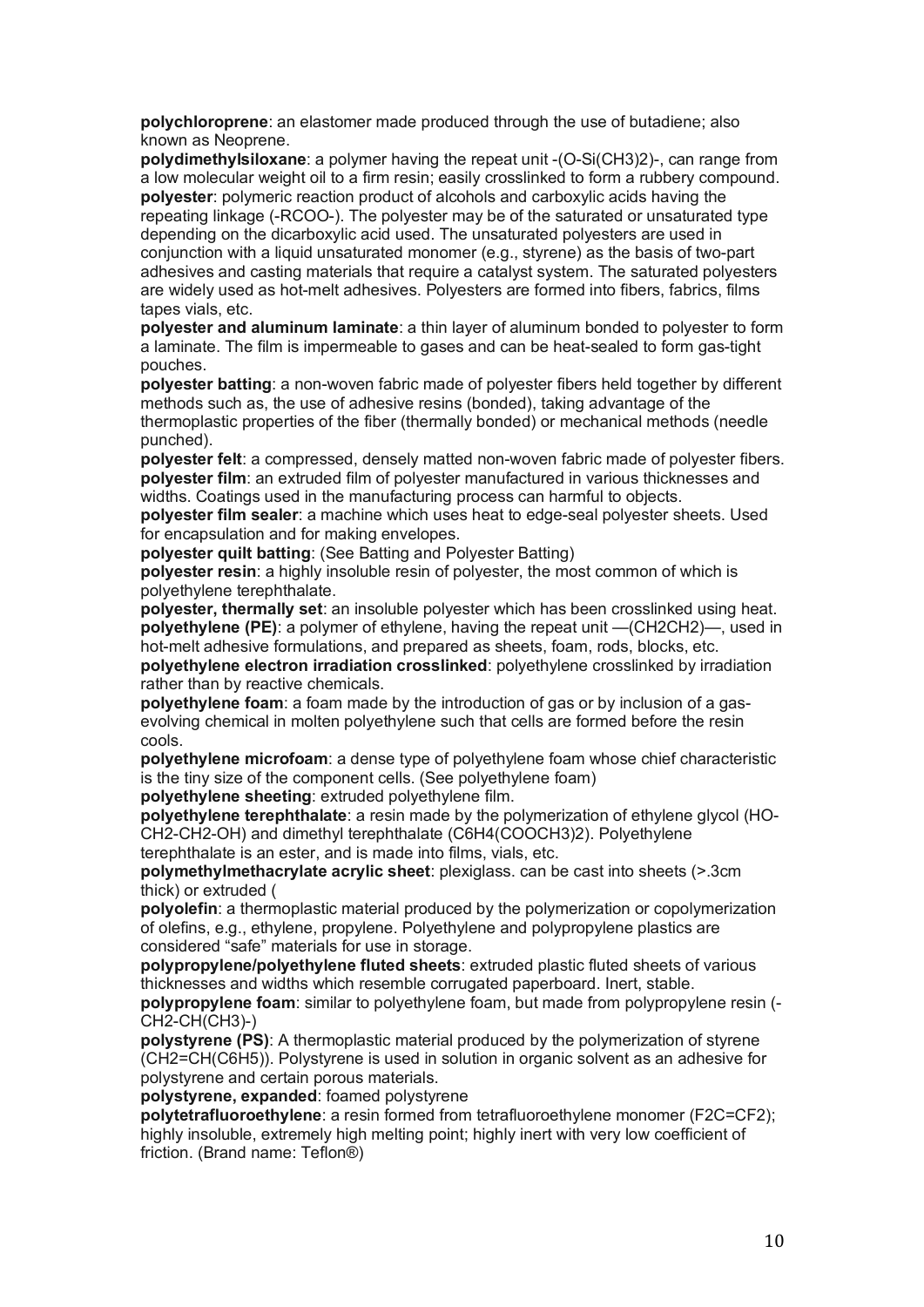**polyurethane**: A polymer derived from the reaction of a polyisocyanate with a polyhydroxyl compound normally of polyester or polyether structure. Polyurethane foams and most polyurethane varnishes are not stable on a long-term basis and should not be used in conservation applications.

**polyvinyl acetate (PVA or PVAC)**: A range of thermoplastic materials in either emulsion or resinous form produced by the polymerization of vinyl acetate as the sole or principal monomer. Polyvinyl acetate is used as a versatile adhesive for porous materials, particularly for wood and paper, and for general packaging work.

**polyvinyl acetate emulsion adhesive**: a water-based adhesive emulsion using polyvinyl acetate resin. Acetic acid is usually present in water-based, white adhesives, and they should not be used on or near museum objects or specimens.

**polyvinyl chloride (PVC)**: A range of thermoplastic materials produced by the polymerization of vinyl chloride. PVCs generally are not recommended for conservation applications because of the plasticizers and chlorine they contain. An exception is industrial grade thermoplastic PVC piping meeting ASTM D-1734 specifications.

**powder coating**: a coating made from spraying powdered thermosetting resins onto a metal substrate, which are then set by baking.

**power saw**: a power operated saw such as hand-held or table mounted electric circular saws and band saws.

**preservative**: a chemical added to material to prevent oxidation, fermentation or other deterioration, usually by bacteria.

**pressure closures**: devices which seal by means of two interlocking portions. They may be repeatedly opened and closed (i.e., the locking closure strips for plastic bags). **pressure sensitive adhesive**: an adhesive that produces a permanently tacky film to which a second adherend readily adheres after the brief application of pressure; also called 'self-adhesive' but this term is deprecated. An example is pressure sensitive tape. **print-through**: on sound recordings, a phenomenon in which one hears an echo or ghost of a given signal either prior to, or immediately following the actual recording. **protozoa**: a diverse phylum of microorganisms from simple uninucleate protoplast to colonial forms.

**PTFE** : polytetrafluoroethylene (Brand name: Teflon®).

**pyritized**: a mineral specimen that contains pyrite (FeS2).

 $\Omega$ 

**quilt batting**: (See Batting)

R

**radioactivity**: the property possessed by some elements (as uranium) of spontaneously emitting alpha or beta rays and sometimes also gamma rays by the disintegration of the nuclei of atoms.

**radon**: a heavy radioactive stable gaseous element formed by disintegration of radium, part of a uranium decay series.

**radon daughters**: the series of elements formed by the continuing disintegration of radon.

**rag board**: a type of cardboard made wholly or partly from cotton or linen rags. Pure rag boards are the strongest and most resistant to discoloration and deterioration due to age. **R-DAT**: one of several electronic audio tape formats similar to the laser-read compact disc (CD) format, but for tape.

**relative humidity (RH)**: the ratio of the actual vapor pressure of air to its saturation vapor pressure at that temperature.

**retort stand**: metal laboratory tool, constructed in various configurations; used to hold glass containers over a flame.

**rheostat**: a variable resistor; one whose resistance can be changed without interrupting the flow of electricity. Used to regulate electrical equipment.

**rolled channel**: a steel product with a U-shaped cross-section made from deformed hot or cold rolled steel strip. Rolled steel members can be thinner and lighter weight than extruded equivalent.

**rubber**: a natural, synthetic or modified high polymer with elastic properties, and, after vulcanization, elastic recovery; the generic term is elastomer.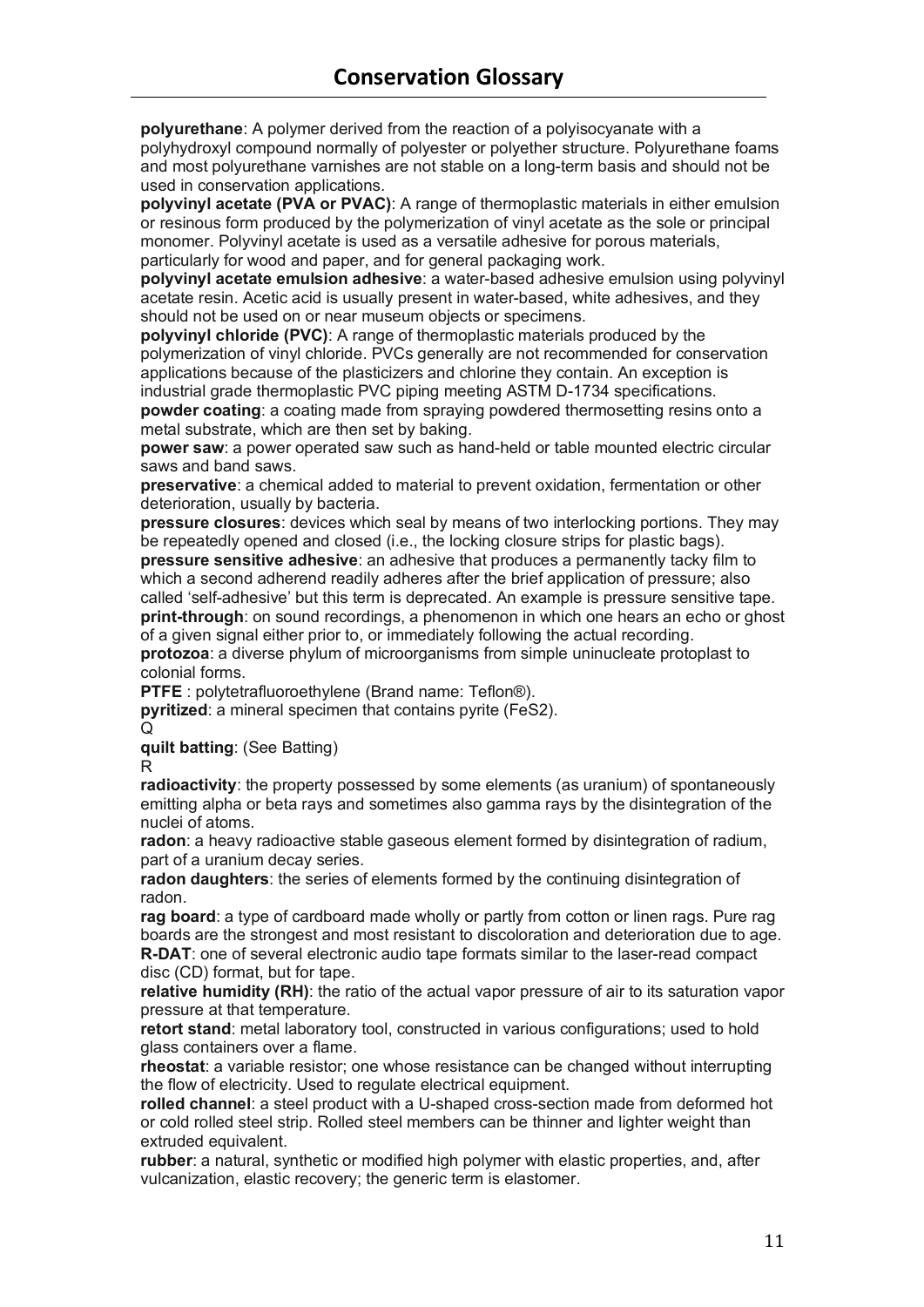S

**scalpel**: a small knife with a very sharp blade. The blade can either be made of replaceable stainless steel or, in one piece with the handle, of carbon steel. The carbon steel blade can be honed to a fine edge.

**screw-top jar**: plastic or glass jar with a threaded mouth which fits the threads of a metal or plastic lid.

**second harmonic distortion**: on sound recordings, the measurement of unwanted noise superimposed **onto an original signal.**

**self-adhesive**: can adhere to a surface without the addition of water or other activating agent. (See pressure sensitive)

**shell vial**: straight-sided glass vial with polyethylene plug closure; used for storing dry products or specimens.

**silica gel**: a colloidal, highly absorbent silica used as a dehumidifying and dehydrating agent. Over 25 different grades of granular silica gels are commercially available. These vary in particle size, absorption characteristics and purity. Moisture content indicators are added to some types.

**silicone**: a generic term given to polydimethyl siloxane.

**silicone release paper**-based polymer, usually polydimethyl siloxane, which prevents adhesion of most materials.

**single-wall board**: paperboard having a single corrugated layer. Most commonly available for conservation purposes with an alkaline buffer.

**size(ing)**: any thin, pasty substance used as a glaze or filler on porous materials, as on plaster, paper, or cloth in order to fill or stiffen it.

**slurry**: a free-flowing pumpable suspension of fine solid material in a liquid.

**spline**: a flat or round strip of plastic or metal that fits into a groove or slot to allow only relative lengthwise motion of the parts; Also refers to the groove or slot into which it fits. **spunbonded**: non-woven material produced by a continuous process, from the polymer chips to the roll goods. It includes the following steps: melting the polymer chips,

extruding it through the spinerette and randomly laying the continuous filaments to form the sheet of material.

**stabilization processed**: process in which black-and-white prints are chemically stabilized in a rapid developing and printing process without using water washes. These photographs retain residual chemicals and should not be stored with other prints without protection.

**starch**: vegetable carbohydrate occurring in the granular form in certain plants and corresponding to a polymer composed almost exclusively of anhydro alpha-D-glucose groups.

**stereo**: giving, relating to, or constituting a three-dimensional effect of auditory perspective.

**stress:** force producing, or tending to produce, deformation in a material.

**study mounts**: biological specimens mounted in a manner to facilitate their study, rather than for exhibition.

**styrofoam**: a polystyrene foam; may contain other resins. T

**T-hanger**: (See T-hinge)

**T-hinge**: a paper-based fastener for attaching paper prints, drawings, etc. to backing board using an adhesive. Consists of two pieces overlapped in the form of a "T". **tails-out**: in recording tape, when it is wound onto the reel with the end of the tape on the outside.

**taxa**: plural for one of hierarchy of levels in the biological classification of organisms. **taxidermy**: the art of preparing, stuffing, and mounting the skins of animals, especially vertebrates.

**taxidermy mount**: a custom-made stand or support used for the display of an animal skin for exhibit.

**Teflon®**: (See polytetrafluoroethylene)

**telescope style box**: a two-piece box in which the sides of one part fit over those of the other.